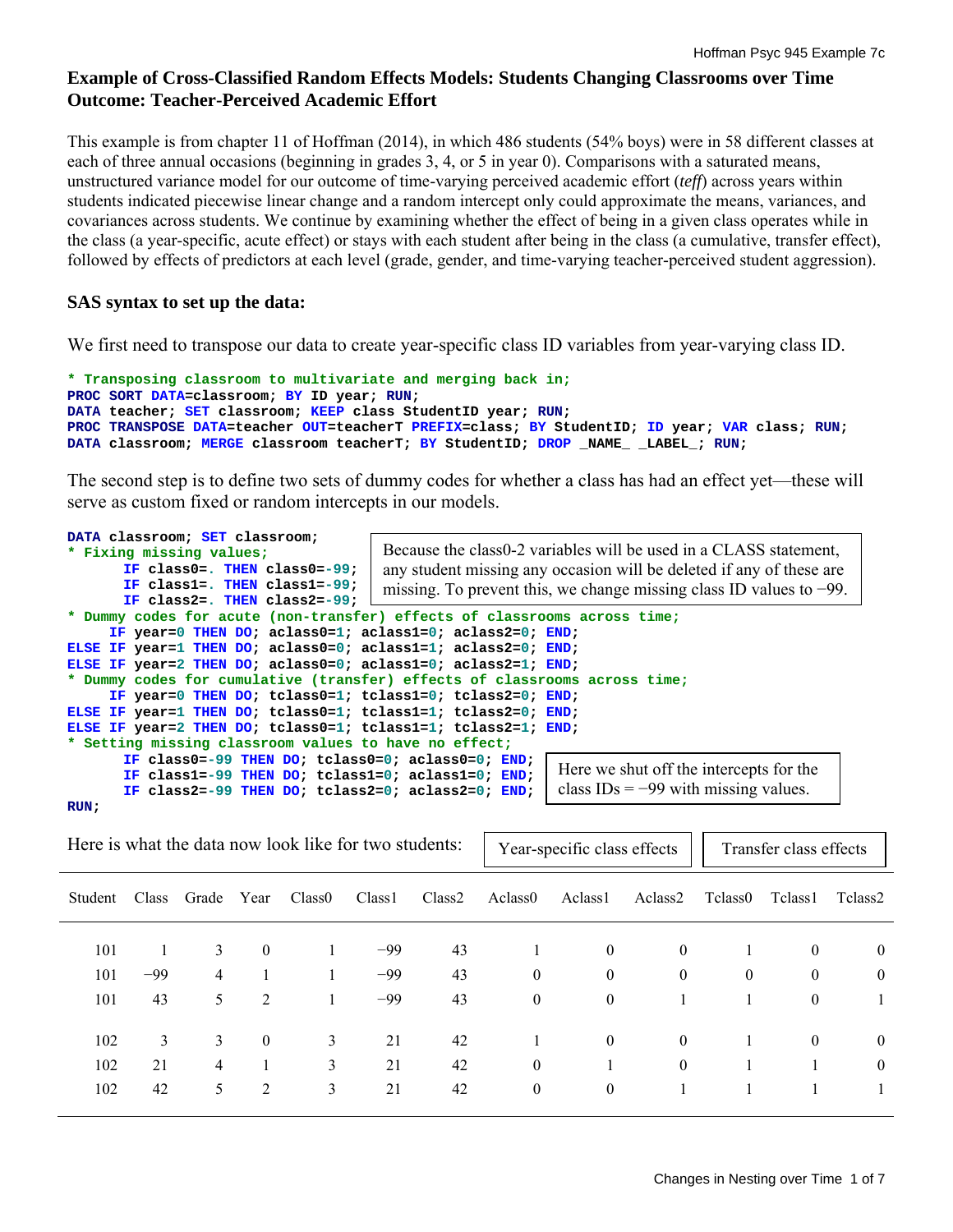### **Model 1: Ignoring Effects of Class (2-level model; piecewise means, student random intercept)**

Effort<sub>tsc</sub> =  $\gamma_{000} + \gamma_{100}$  (Year01<sub>tsc</sub>) +  $\gamma_{200}$  (Year12<sub>tsc</sub>) + U<sub>0s0</sub> + e<sub>tsc</sub>

```
TITLE1 "Piecewise Means, Student Random Intercept Ignoring Class Effects"; 
PROC MIXED DATA=classroom COVTEST NOCLPRINT NOITPRINT NAMELEN=100 IC METHOD=REML; 
     CLASS StudentID grade year class0 class1 class2; 
     MODEL teff = year01 year12 / SOLUTION DDFM=Satterthwaite; 
     RANDOM INTERCEPT / TYPE=UN SUBJECT=StudentID; 
     REPEATED year / TYPE=VC SUBJECT=StudentID; 
     ODS OUTPUT InfoCrit=FitPInt; RUN; 
          Dimensions 
Covariance Parameters 2 
Columns in X 3
Columns in Z Per Subject 1
Subjects 486 \rightarrow number of students
Max Obs Per Subject 3
              Covariance Parameter Estimates 
                            Standard Z 
Cov Parm Subject Estimate Error Value Pr > Z 
UN(1,1) StudentID 0.5821 0.04968 11.72 <.0001 Random intercept variance across students 
year StudentID 0.3979 0.02091 19.03 <.0001 Residual variance within students 
  Null Model Likelihood Ratio Test 
   DF Chi-Square Pr > ChiSq<br>1 347.42 <.0001
   1 347.42
                       Information Criteria 
Neg2LogLike Parms AIC AICC HQIC BIC CAIC
 3067.7 2 3071.7 3071.7 3075.0 3080.1 3082.1 
                Solution for Fixed Effects 
                    Standard 
Effect Estimate Error DF t Value Pr > |t| 
Intercept 3.9056 0.04765 872 81.97 <.0001 
year01 -0.1706 0.04558 764 -3.74 0.0002 
year12 0.01833 0.04605 770 0.40 0.6907 
                               The student random intercept variance 
                               is significantly > 0 (ICC = .589).
```
# **Model 2: Level-1 Fixed Effects for Year-Specific (Acute) Effects of Class (from Equation 11.13)**

**\_\_\_\_\_\_\_\_\_\_\_\_\_\_\_\_\_\_\_\_\_\_\_\_\_\_\_\_\_\_\_\_\_\_\_\_\_\_\_\_\_\_\_\_\_\_\_\_\_\_\_\_\_\_\_\_\_\_\_\_\_\_\_\_\_\_\_\_\_\_\_\_\_\_\_\_\_\_\_\_\_\_\_\_\_\_\_** 

$$
\begin{aligned}\n\text{Effort}_{\text{tsc}} &= \gamma_{000} + \gamma_{100} \left( \text{Year01}_{\text{tsc}} \right) + \gamma_{200} \left( \text{Year12}_{\text{tsc}} \right) + U_{0s0} + e_{\text{tsc}} \\
&\quad + \gamma_{001}^0 \left( \text{Class1}_c \right) \left( \text{Int0}_{\text{tsc}} \right) + \gamma_{002}^0 \left( \text{Class2}_c \right) \left( \text{Int0}_{\text{tsc}} \right) \cdots + \gamma_{00C}^0 \left( \text{ClassC}_c \right) \left( \text{Int0}_{\text{tsc}} \right) \\
&\quad + \gamma_{001}^1 \left( \text{Class1}_c \right) \left( \text{Int1}_{\text{tsc}} \right) + \gamma_{002}^1 \left( \text{Class2}_c \right) \left( \text{Int1}_{\text{tsc}} \right) \cdots + \gamma_{00C}^1 \left( \text{ClassC}_c \right) \left( \text{Int1}_{\text{tsc}} \right) \\
&\quad + \gamma_{001}^2 \left( \text{Class1}_c \right) \left( \text{Int2}_{\text{tsc}} \right) + \gamma_{002}^2 \left( \text{Class2}_c \right) \left( \text{Int2}_{\text{tsc}} \right) \cdots + \gamma_{00C}^2 \left( \text{ClassC}_c \right) \left( \text{Int2}_{\text{tsc}} \right) \\
&\quad \text{Tr} \text{TLE1} \text{ "Fixed effects of class -- acute"} \\
&\quad \text{PROC MIXED DATA= classroom COVTEST NOCIP RINT NOTIPRINT NAMELEN=100 IC METHOD=REML}; \\
&\quad \text{CLASS studentID grade year class0 class1 class2}; \\
&\quad \text{MODEL teff = year01 year12 class0 *aclass0 class1 *aclass1 class2 *aclass2} \\
&\quad \text{/ SOLUTION DDFM=Satterthwaite;}\n\end{aligned}
$$

```
RANDOM INTERCEPT / TYPE=UN SUBJECT=StudentID; 
REPEATED year / TYPE=VC SUBJECT=StudentID; 
      ODS OUTPUT InfoCrit=FixedAcute; RUN;
```
The aclass0-2 effects are the year-specific custom intercepts we created before. The cls0-2 variables are the year-specific class ID variables.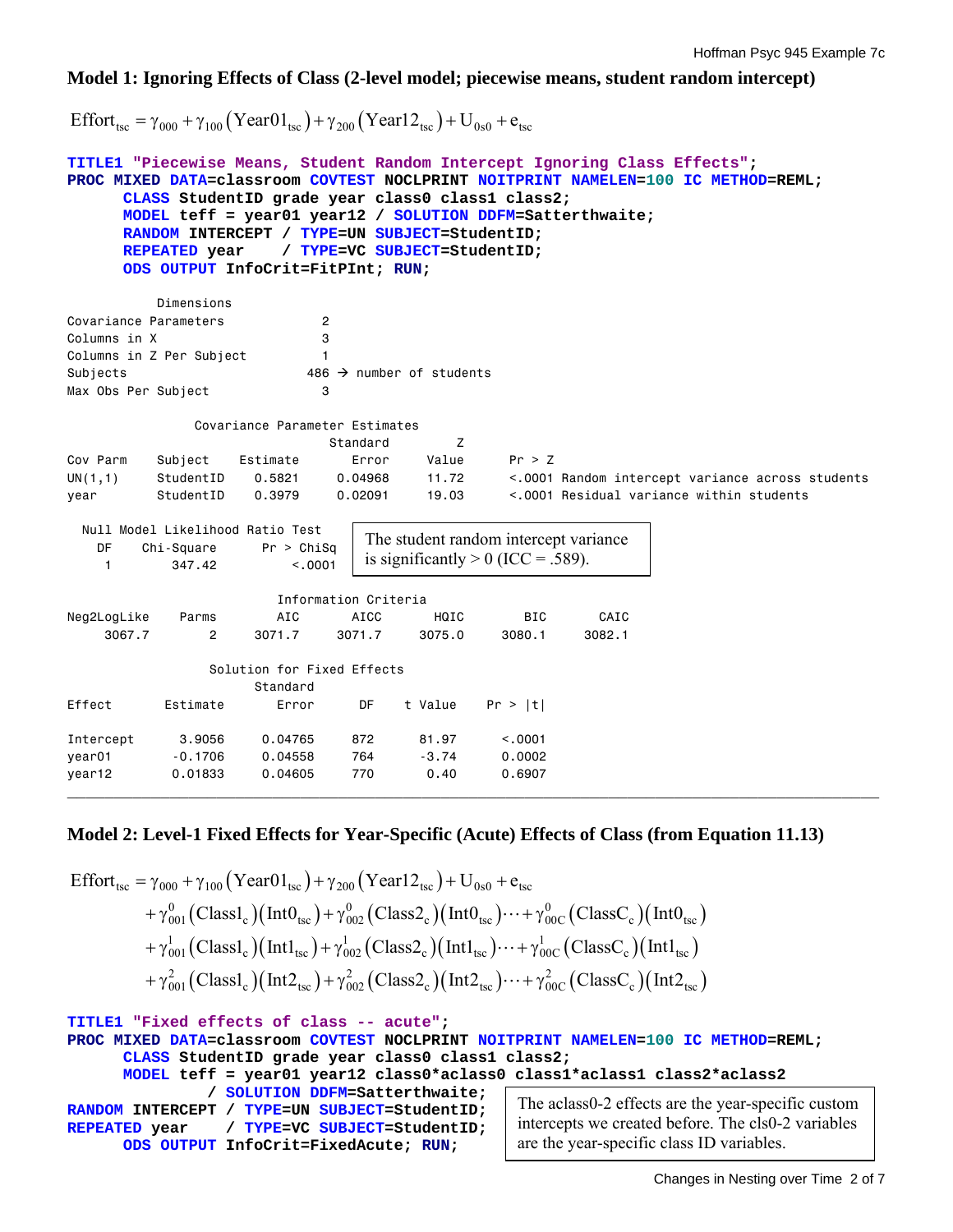|                       | Dimensions                       |                                |                |                                  |        |                                         |                                                          |
|-----------------------|----------------------------------|--------------------------------|----------------|----------------------------------|--------|-----------------------------------------|----------------------------------------------------------|
| Covariance Parameters |                                  |                                | $\overline{2}$ |                                  |        |                                         |                                                          |
| Columns in X          |                                  |                                | 64             |                                  |        |                                         |                                                          |
|                       | Columns in Z Per Subject         |                                | 1              |                                  |        |                                         |                                                          |
| Subjects              |                                  |                                | 486            | $\rightarrow$ number of students |        |                                         |                                                          |
| Max Obs Per Subject   |                                  |                                | 3              |                                  |        |                                         |                                                          |
|                       |                                  | Covariance Parameter Estimates |                |                                  |        |                                         |                                                          |
|                       |                                  |                                |                | Standard                         | Z      |                                         | Class mean differences explained 19.8%                   |
| Cov Parm              | Subject                          | Estimate                       |                | Error                            | Value  | Pr > Z                                  |                                                          |
| UN(1,1)               | StudentID                        | 0.5960                         |                | 0.04995                          | 11.93  | < 0.001                                 | of the level-1 residual variance (which                  |
| year                  | StudentID                        | 0.3254                         |                | 0.01792                          | 18.16  | < 0.001                                 | caused a 2.7% increase in the level-2                    |
|                       |                                  |                                |                |                                  |        |                                         | student random intercept variance).                      |
|                       | Null Model Likelihood Ratio Test |                                |                |                                  |        |                                         |                                                          |
| DF                    | Chi-Square                       | Pr > Chisq                     |                |                                  |        | The student random intercept            |                                                          |
| 1                     | 375.18                           |                                | < 0.001        |                                  |        | variance is still significantly $> 0$ . |                                                          |
|                       |                                  |                                |                |                                  |        |                                         |                                                          |
|                       |                                  |                                |                | Information Criteria             |        |                                         |                                                          |
| Neg2LogLike           | Parms                            | AIC                            |                | AICC                             | HQIC   | <b>BIC</b>                              | CAIC                                                     |
| 2948.9                | 2                                | 2952.9                         |                | 2952.9                           | 2956.2 | 2961.3                                  | 2963.3                                                   |
|                       |                                  |                                |                |                                  |        |                                         |                                                          |
|                       | Type 3 Tests of Fixed Effects    |                                |                |                                  |        |                                         |                                                          |
|                       | Num                              | Den                            |                |                                  |        |                                         |                                                          |
| Effect                | DF                               | DF                             | F Value        | Pr > F                           |        |                                         |                                                          |
| year01                | 0                                | $\blacksquare$                 | ٠              | $\blacksquare$                   |        |                                         | (solution for fixed effects is omitted to save space)    |
| year12                | 0                                | $\blacksquare$                 | $\blacksquare$ | $\blacksquare$                   |        |                                         |                                                          |
| aclass0*class0        | 17                               | 884                            | 4.58           | < .0001                          |        |                                         | The dots are given because it can't marginalize the year |
| aclass1*class1        | 19                               | 881                            | 2.51           | 0.0004                           |        |                                         | slopes across classes given their year-specific effects. |
| aclass2*class2        | 19                               | 890                            | 3.89           | < 0.001                          |        |                                         |                                                          |

Although this fixed effects model allows us to control for class mean differences, it does not allow us to predict them. To do that, we instead will use class random intercept variances for each year as follows.

**\_\_\_\_\_\_\_\_\_\_\_\_\_\_\_\_\_\_\_\_\_\_\_\_\_\_\_\_\_\_\_\_\_\_\_\_\_\_\_\_\_\_\_\_\_\_\_\_\_\_\_\_\_\_\_\_\_\_\_\_\_\_\_\_\_\_\_\_\_\_\_\_\_\_\_\_\_\_\_\_\_\_\_\_\_\_\_**

# **Model 3: Cross Random Effects for Year-Specific (Acute) Effects of Class (from Equation 11.14)**

$$
\begin{aligned} \text{Effort}_{\text{tsc}} &= \gamma_{000} + \gamma_{100} \left( \text{Year01}_{\text{tsc}} \right) + \gamma_{200} \left( \text{Year12}_{\text{tsc}} \right) + \text{U}_{0s0} + \text{e}_{\text{tsc}} \\ &+ \text{U}_{00c}^{0} \left( \text{Int0}_{\text{tsc}} \right) + \text{U}_{00c}^{1} \left( \text{Int1}_{\text{tsc}} \right) + \text{U}_{00c}^{2} \left( \text{Int2}_{\text{tsc}} \right) \end{aligned}
$$

```
TITLE1 "Random class effects -- acute"; 
PROC MIXED DATA=classroom COVTEST NOCLPRINT NOITPRINT NAMELEN=100 IC METHOD=REML; 
      CLASS StudentID grade year class0 class1 class2; 
      MODEL teff = year01 year12 / SOLUTION DDFM=Satterthwaite OUTPM=PredTime; 
      RANDOM aclass0 / SUBJECT=class0 TYPE=UN; 
      RANDOM aclass1 / SUBJECT=class1 TYPE=UN; 
      RANDOM aclass2 / SUBJECT=class2 TYPE=UN; 
RANDOM INTERCEPT / SUBJECT=StudentID TYPE=UN; 
REPEATED year / SUBJECT=StudentID TYPE=VC; 
      ODS OUTPUT InfoCrit=FitPAcute CovParms=CovPAcute; RUN; 
                                                    The aclass0-2 effects in the RANDOM statements 
                                                    are the year-specific custom intercepts we created. 
                                                   The class0-2 are the year-specific class ID variables.
```

|                       | Dimensions |                                                                                 |
|-----------------------|------------|---------------------------------------------------------------------------------|
| Covariance Parameters |            |                                                                                 |
| Columns in X          | з          |                                                                                 |
| Columns in Z          | 547        |                                                                                 |
| Subjects              |            | $1 \rightarrow$ no repetitions of the V matrix (one giant matrix for all cases) |
| Max Obs Per Subject   | 1214       |                                                                                 |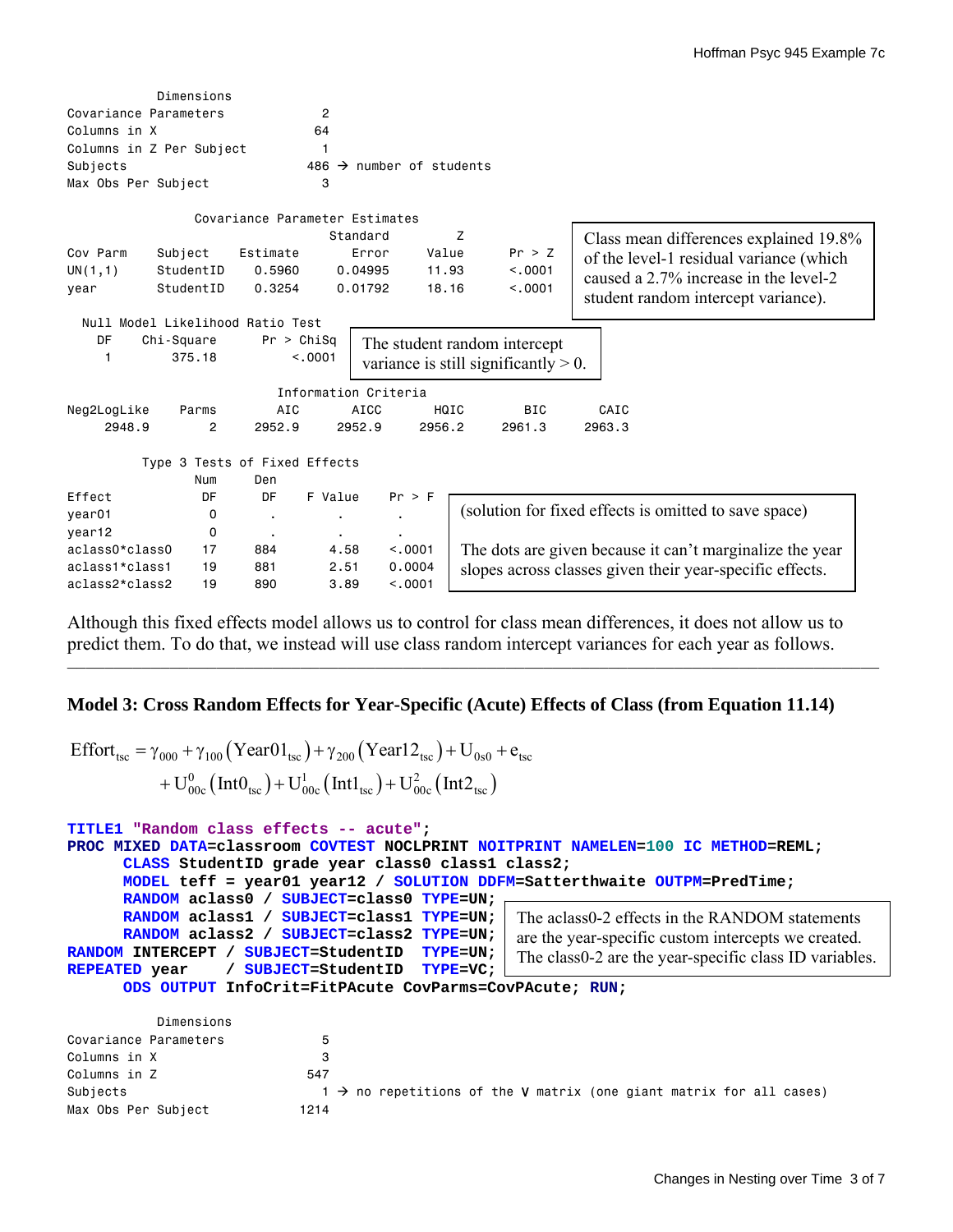|                                                                                                                                                       |           |          | Covariance Parameter Estimates |            |            |                |                                                    |
|-------------------------------------------------------------------------------------------------------------------------------------------------------|-----------|----------|--------------------------------|------------|------------|----------------|----------------------------------------------------|
|                                                                                                                                                       |           |          | Standard                       | Z          |            |                |                                                    |
| Cov Parm                                                                                                                                              | Subject   | Estimate | Error                          | Value      | Pr > Z     |                |                                                    |
| aclass0                                                                                                                                               | class0    | 0.08082  | 0.03521                        | 2.30       | 0.0109     |                | class random intercept variance at year0           |
| aclass1                                                                                                                                               | class1    | 0.04766  | 0.02511                        | 1.90       | 0.0288     |                | class random intercept variance at year1           |
| aclass2                                                                                                                                               | class2    | 0.08706  | 0.03782                        | 2.30       | 0.0107     |                | class random intercept variance at year2           |
| Intercept                                                                                                                                             | StudentID | 0.5925   | 0.04922                        | 12.04      | < 0.001    |                | student random intercept variance                  |
| year                                                                                                                                                  | StudentID | 0.3262   | 0.01790                        | 18.22      | < 0.0001   |                | residual within-student, within-class              |
|                                                                                                                                                       |           |          | Information Criteria           |            |            |                |                                                    |
| Neg2LogLike                                                                                                                                           | Parms     | AIC      | AICC                           | HQIC       | <b>BIC</b> | CAIC           |                                                    |
| 2984.6                                                                                                                                                | 5         | 2994.6   | 2994.7                         | 2984.6     | 2984.6     | 2989.6         |                                                    |
|                                                                                                                                                       |           |          | Solution for Fixed Effects     |            |            |                |                                                    |
|                                                                                                                                                       |           | Standard |                                |            |            |                |                                                    |
| Effect                                                                                                                                                | Estimate  | Error    | DF                             | t Value    | Pr >  t    |                |                                                    |
| Intercept                                                                                                                                             | 3.8943    | 0.06726  | 25.5                           | 57.90      | < 0.001    |                |                                                    |
| year <sub>01</sub>                                                                                                                                    | $-0.1817$ | 0.09303  | 29.2                           | $-1.95$    | 0.0605     |                |                                                    |
| year12                                                                                                                                                | 0.02060   | 0.09265  | 30.5                           | 0.22       | 0.8256     |                |                                                    |
| Model fit improved significantly after adding three<br>%FitTest(FitFewer=FitPInt, FitMore=FitPAcute);<br>level-2 random intercept variances for year- |           |          |                                |            |            |                |                                                    |
| Likelihood Ratio Test for FitPInt vs. FitPAcute                                                                                                       |           |          |                                |            |            |                | specific class effects (relative to student-only). |
|                                                                                                                                                       | Neg2Log   |          |                                |            |            |                |                                                    |
| Name                                                                                                                                                  | Like      | Parms    | AIC                            | <b>BIC</b> | DevDiff    | DFdiff         | Pvalue                                             |
| FitPInt                                                                                                                                               | 3067.7    | 2        | 3071.7                         | 3080.1     |            | $\blacksquare$ |                                                    |
| FitPAcute                                                                                                                                             | 2984.6    | 5        | 2994.6                         | 2984.6     | 83,0854    | 3              | 0                                                  |

Given the lack of covariances among the random effects, we can sum the level-1 residual variance, level-2 student random intercept variance, and the per-year level-2 class random intercept variance to create year-specific total variances with which to compute the proportion of variance due to each source. In doing so, the proportion of variance due to level-1 differences across years was 32.6%, 33.8%, and 32.4% at years 0, 1, and 2, respectively. The proportion of variance due to level-2 student mean differences was 59.3%, 61.3%, and 58.9% at years 0, 1, and 2. Finally, the proportion of variance to due to level-2 class mean differences was 8.1%, 4.9%, and 8.7% at years 0, 1, and 2.

Our previous model hypothesized acute effects, such that the effect of a class is present only when a student is actually in that class. An alternative view is that the impact of a class and its teacher will continue in the future even after a student has left the class. We can test this idea empirically by replacing our year-specific custom intercepts with the "transfer" versions we also created earlier, in which the effect of having been in a year 0 class remains in full during years 1 and 2, and the year 1 effect remains in full during year 2.

# **Model 4: Crossed Random Effects for Cumulative (Transfer) Effects of Class (same equation)**

```
TITLE1 "Random class effects -- transfer"; 
PROC MIXED DATA=classroom COVTEST NOCLPRINT NOITPRINT NAMELEN=100 IC METHOD=REML; 
      CLASS StudentID grade year class0 class1 class2; 
      MODEL teff = year01 year12 / SOLUTION DDFM=Satterthwaite; 
      RANDOM tclass0 / SUBJECT=class0 TYPE=UN; 
      RANDOM tclass1 / SUBJECT=class1 TYPE=UN; 
      RANDOM tclass2 / SUBJECT=class2 TYPE=UN; 
RANDOM INTERCEPT / SUBJECT=StudentID TYPE=UN; 
REPEATED year / SUBJECT=StudentID TYPE=VC; 
      ODS OUTPUT InfoCrit=FitPTransfer; RUN; 
                                                       The tclass0-2 effects in the RANDOM 
                                                       statements are the cumulative (transfer) custom 
                                                       intercepts we created. The class0-2 variables 
                                                       are the year-specific class ID variables.
```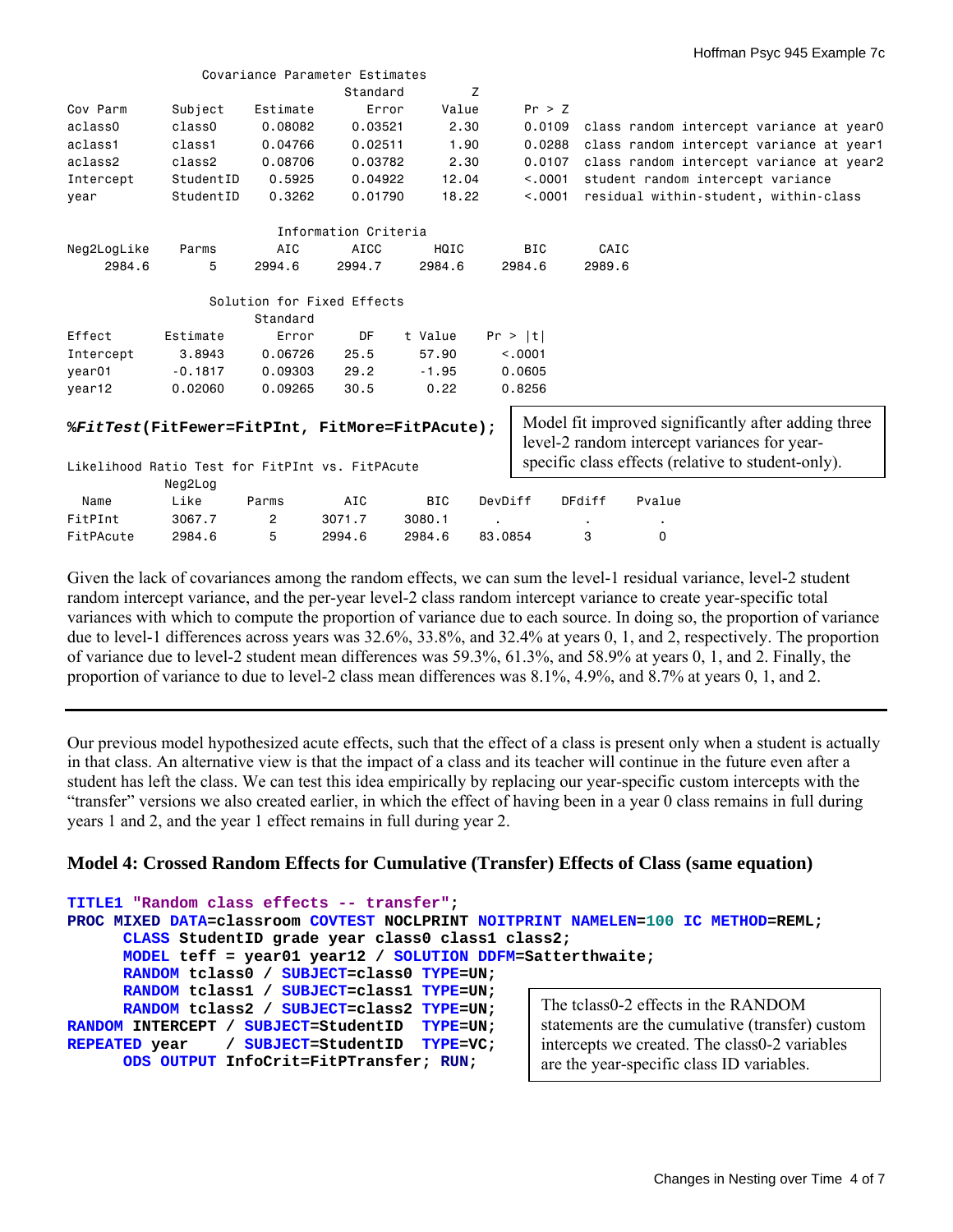|             |                                                   | Covariance Parameter Estimates |                      |         |            |                                                 |  |  |
|-------------|---------------------------------------------------|--------------------------------|----------------------|---------|------------|-------------------------------------------------|--|--|
|             |                                                   |                                | Standard             | Z       |            |                                                 |  |  |
| Cov Parm    | Subject                                           | Estimate                       | Error                | Value   | Pr > Z     |                                                 |  |  |
| UN(1,1)     | class0                                            | 0.03330                        | 0.02443              | 1.36    |            | 0.0864 class random intercept variance at year0 |  |  |
| UN(1,1)     | class1                                            | 0.04040                        | 0.02217              | 1.82    |            | 0.0342 class random intercept variance at year1 |  |  |
| UN(1,1)     | class2                                            | 0.09559                        | 0.04120              | 2.32    | 0.0102     | class random intercept variance at year0        |  |  |
| UN(1,1)     | StudentID                                         | 0.5573                         | 0.04860              | 11.47   | < 0.001    | student random intercept variance               |  |  |
| year        | StudentID                                         | 0.3578                         | 0.01943              | 18.41   |            |                                                 |  |  |
|             |                                                   |                                | Information Criteria |         |            |                                                 |  |  |
| Neg2LogLike | Parms                                             | AIC                            | AICC                 | HQIC    | <b>BIC</b> | CAIC                                            |  |  |
| 3023.8      | 5                                                 | 3033.8                         | 3033.9               | 3023.8  | 3023.8     | 3028.8                                          |  |  |
|             |                                                   | Solution for Fixed Effects     |                      |         |            |                                                 |  |  |
|             |                                                   | Standard                       |                      |         |            |                                                 |  |  |
| Effect      | Estimate                                          | Error                          | DF                   | t Value | Pr >  t    |                                                 |  |  |
| Intercept   | 3.8427                                            | 0.07184                        | 35.6                 | 53.49   | < 0.001    |                                                 |  |  |
| year01      | $-0.1923$                                         | 0.06187                        | 29.1                 | $-3.11$ | 0.0042     |                                                 |  |  |
| year12      | 0.02069                                           | 0.08232                        | 21.5                 | 0.25    | 0.8039     |                                                 |  |  |
|             | %FitTest(FitFewer=FitPInt, FitMore=FitPTransfer); |                                |                      |         |            |                                                 |  |  |

| Likelihood Ratio Test for FitPInt vs. FitPTransfer<br>Neg2Log |  |        |                | Model fit also improved significantly after adding three<br>level-2 random intercept variances for year-specific class<br>effects (relative to student-only). |        |      |         |        |           |  |
|---------------------------------------------------------------|--|--------|----------------|---------------------------------------------------------------------------------------------------------------------------------------------------------------|--------|------|---------|--------|-----------|--|
| Name                                                          |  | Like   | Parms          | AIC                                                                                                                                                           |        | BIC. | DevDiff | DFdiff | Pvalue    |  |
| FitPInt                                                       |  | 3067.7 | $\overline{2}$ | 3071.7                                                                                                                                                        | 3080.1 |      |         |        |           |  |
| FitPTransfer                                                  |  | 3023.8 | 5              | 3033.8                                                                                                                                                        | 3023.8 |      | 43.9253 |        | l.5653E-9 |  |

Given that our **acute versus transfer class effect models** differ in their variance components and are non-nested with the same number of parameters, we can compare them using **AIC and BIC. Both were smaller** for the acute model, such that the year-specific class effects were preferred. Accordingly, we can continue by examining the extent to which predictors pertaining to each source of sampling (years, students, and time-varying classes) can explain each pile of variance. Let's fast-forward to the final model that includes effects of class grade, student gender, class gender composition, time-varying teacher-perceived student aggression, student mean aggression, and class mean aggression, each grand-mean-centered (given that there is no single class to serve as a reference for group-mean-centering).

### **SAS syntax to create predictors:**

```
* Get means per class (tag=teacher-perceived student aggression);
PROC SORT DATA=classroom; BY class year; RUN;
PROC MEANS NOPRINT DATA=classroom; BY class year; 
      VAR girl tagg; OUTPUT OUT=ClassMeans MEAN(girl tagg)= cmGirl cmTagg; RUN; 
* Center class predictors;
DATA classroom; MERGE classroom ClassMeans; BY class year; 
        size=_FREQ_; size21=size-21; cmGirl50=cmGirl-.50; cmTagg2=cmTagg-2; 
      DROP _FREQ_ _TYPE_; RUN; 
* Get TV predictor means per student; 
PROC SORT DATA=classroom; BY StudentID year; RUN; 
PROC MEANS NOPRINT DATA=classroom; BY StudentID; 
      VAR tagg; OUTPUT OUT=KidMeans MEAN(tagg)= smTagg; RUN; 
* Center TV and student predictors;
DATA classroom; MERGE classroom KidMeans; BY StudentID; 
        smTagg2=smTagg-2; tagg2=tagg-2; 
      DROP _FREQ_ _TYPE_; RUN;
```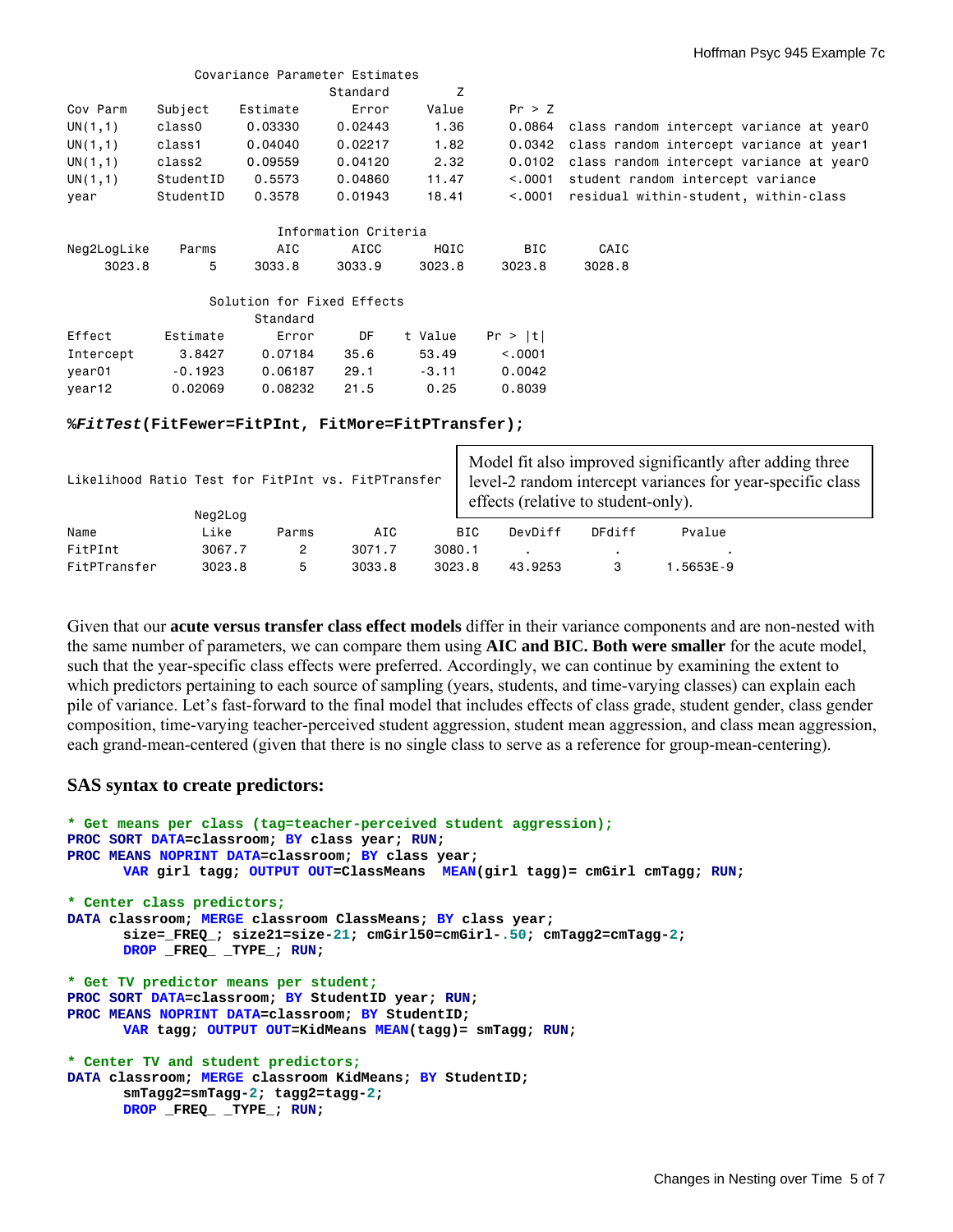#### Time-varying student  $\rightarrow$  +  $\gamma_{300}$  (Agg<sub>sc</sub> - 2) +  $\gamma_{020}$  (Agg<sub>s</sub> - 2) +  $\gamma_{004}^{0}$  (Agg<sub>c</sub> - 2) (IntO<sub>tsc</sub>) aggression **Model 5: Crossed Random Effects for Students and Classes: Final Conditional Model (from 11.17)**  Effort<sub>tsc</sub> =  $\gamma_{000} + \gamma_{100}$  (Year01<sub>tsc</sub>) +  $\gamma_{200}$  (Year12<sub>tsc</sub>) + U<sub>0s0</sub> + e<sub>tsc</sub>  $^{0}_{00c}$  (IntO<sub>tsc</sub>) + U<sub>00c</sub> (Int1<sub>tsc</sub>) + U<sub>00c</sub> (Int2<sub>tsc</sub>)  $^{0}_{001}$  (G5v3<sub>c</sub>)(Int0<sub>tsc</sub>) +  $\gamma^{0}_{002}$  (G5v4<sub>c</sub>)(Int0<sub>tsc</sub>)  $\frac{1}{001}$  (G6v4<sub>c</sub>)(Int1<sub>tsc</sub>)  $+ \mathrm{U}_{00\mathrm{c}}^0 \left( \mathrm{Int} \mathrm{0}_{\mathrm{tsc}} \right) \! + \mathrm{U}_{00\mathrm{c}}^1 \left( \mathrm{Int} \mathrm{1}_{\mathrm{tsc}} \right) \! + \mathrm{U}_{00\mathrm{c}}^2 \left( \mathrm{Int} \mathrm{2}_{\mathrm{tsc}} \right)$  $+\gamma_{001}^{0} (G5v3_{c}) (Int0_{tsc}) + \gamma_{002}^{0} (G5v4_{c}) (Int0_{tsc})$  $+\gamma_{001}^1 (G6v4_c)(\mathrm{Int1_{tsc}})+\gamma_{002}^1 (G6v5_c)(\mathrm{Int1_{tsc}})$  $^{2}_{001}$ (G7v5<sub>c</sub>)(Int2<sub>tsc</sub>)+ $\gamma^{2}_{002}$ (G7v6<sub>c</sub>)(Int2<sub>tsc</sub>)  $+\gamma_{010}$  (Girl<sub>s</sub>) +  $\gamma_{003}^{0}$  (Girl<sub>c</sub> - .50) (IntO<sub>tsc</sub>)  $+\gamma_{003}^{1}(\overline{\rm Girl}_{\rm c}-.50)(\rm{Intl}_{\rm{tsc}})+\gamma_{003}^{2}(\overline{\rm Girl}_{\rm c}-.50)(\rm{Int2}_{\rm{tsc}})$  $_{02}$  (G6v5<sub>c</sub>)(Int1<sub>tsc</sub>  $+\gamma_{001}^2(G7v5_c)(\text{Int2}_{\text{tsc}})+\gamma_{002}^2(G7v6_c)(\text{Int2}_{\text{tsc}})$  $\frac{1}{004} \left( \overline{\text{Agg}}_{\text{c}} - 2 \right) \left( \text{Int1}_{\text{tsc}} \right) + \gamma_{004}^2 \left( \overline{\text{Agg}}_{\text{c}} - 2 \right) \left( \text{Int2}_{\text{tsc}} \right)$  $\rm{Agg}_{sc}$  – 2) +  $\gamma_{020}$   $\rm{ (Agg}_{s}$  – 2) +  $\gamma_{004}^{0}$   $\rm{ (Agg}_{c}$  – 2) $\rm{ (Int0_{tsc}$  $+ \gamma_{004}^1 (Agg_c - 2) (Int1_{tsc}) + \gamma_{004}^2 (Agg_c - 2) (Int2_{tsc})$ **TITLE1 "Acute random effects + grade + student gender + class gender + TAGG"; PROC MIXED DATA=classroom COVTEST NOCLPRINT NOITPRINT NAMELEN=100 IC METHOD=REML; CLASS StudentID grade year class0 class1 class2; MODEL teff = year01 year12 grade\*aclass0 grade\*aclass1 grade\*aclass2 girl cmGirl50\*aclass0 cmGirl50\*aclass1 cmGirl50\*aclass2 tagg2 smTagg2 cmTagg2\*aclass0 cmTagg2\*aclass1 cmTagg2\*aclass2 / SOLUTION DDFM=Satterthwaite OUTPM=PredFinal; RANDOM aclass0 / SUBJECT=class0 TYPE=UN; RANDOM aclass1 / SUBJECT=class1 TYPE=UN; RANDOM aclass2 / SUBJECT=class2 TYPE=UN; RANDOM INTERCEPT / SUBJECT=StudentID TYPE=UN; REPEATED year / SUBJECT=StudentID TYPE=VC; ESTIMATE "Y0 G3v4" grade\*aclass0 -1 1 0 0 0 grade\*aclass1 0 0 0 0 0 grade\*aclass2 0 0 0 0 0; ESTIMATE "Y0 G3v5" grade\*aclass0 -1 0 1 0 0 grade\*aclass1 0 0 0 0 0 grade\*aclass2 0 0 0 0 0; ESTIMATE "Y0 G4v5" grade\*aclass0 0 -1 1 0 0 grade\*aclass1 0 0 0 0 0 grade\*aclass2 0 0 0 0 0; ESTIMATE "Y1 G4v5" grade\*aclass0 0 0 0 0 0 grade\*aclass1 0 -1 1 0 0 grade\*aclass2 0 0 0 0 0; ESTIMATE "Y1 G4v6" grade\*aclass0 0 0 0 0 0 grade\*aclass1 0 -1 0 1 0 grade\*aclass2 0 0 0 0 0; ESTIMATE "Y1 G5v6" grade\*aclass0 0 0 0 0 0 grade\*aclass1 0 0 -1 1 0 grade\*aclass2 0 0 0 0 0; ESTIMATE "Y2 G5v6" grade\*aclass0 0 0 0 0 0 grade\*aclass1 0 0 0 0 0 grade\*aclass2 0 0 -1 1 0; ESTIMATE "Y2 G5v7" grade\*aclass0 0 0 0 0 0 grade\*aclass1 0 0 0 0 0 grade\*aclass2 0 0 -1 0 1; ESTIMATE "Y2 G6v7" grade\*aclass0 0 0 0 0 0 grade\*aclass1 0 0 0 0 0 grade\*aclass2 0 0 0 -1 1; ESTIMATE "Between Class Gender at Year 0" girl 1 cmGirl50\*aclass0 1; ESTIMATE "Between Class Gender at Year 1" girl 1 cmGirl50\*aclass1 1; ESTIMATE "Between Class Gender at Year 2" girl 1 cmGirl50\*aclass2 1; ESTIMATE "Between Class TAGG at Year 0" TAGG2 1 cmTAGG2\*aclass0 1; ESTIMATE "Between Class TAGG at Year 1" TAGG2 1 cmTAGG2\*aclass1 1; ESTIMATE "Between Class TAGG at Year 2" TAGG2 1 cmTAGG2\*aclass2 1; ESTIMATE "Between Person TAGG" TAGG2 1 smTAGG2 1; ODS OUTPUT InfoCrit=FitFinal CovParms=CovFinal; RUN; %***PseudoR2***(NCov=5, CovFewer=CovPAcute, CovMore=CovFinal); %***TotalR2***(DV=teff, PredFewer=PredTime, PredMore=PredFinal);**  Covariance Parameter Estimates extended the Standard  $\overline{z}$ Cov Parm Subject Estimate Error Value Pr > Z Relative to time-only: (total R2=.360) aclass0 class0 0.01281 0.01199 1.07 0.1427  $\rightarrow$  pseudo-R2 = .841 aclass1 class1 0.02433 0.01601 1.52 0.0642  $\rightarrow$  pseudo-R2 = .489 aclass2 class2 0.03659 0.02125 1.72 0.0426  $\rightarrow$  pseudo-R2 = .580 Intercept StudentID  $0.3441$   $0.03080$   $11.17$   $< .0001$   $\rightarrow$  pseudo-R2 = .419 year StudentID  $0.2664$   $0.01449$   $18.39$   $< .0001$   $\rightarrow$  pseudo-R2 = .183 Information Criteria Class-level differences between grades each year Student gender and class-level differences in % girls each year Student mean aggression and class mean aggression each year

Neg2LogLike Parms AIC AICC HQIC BIC CAIC